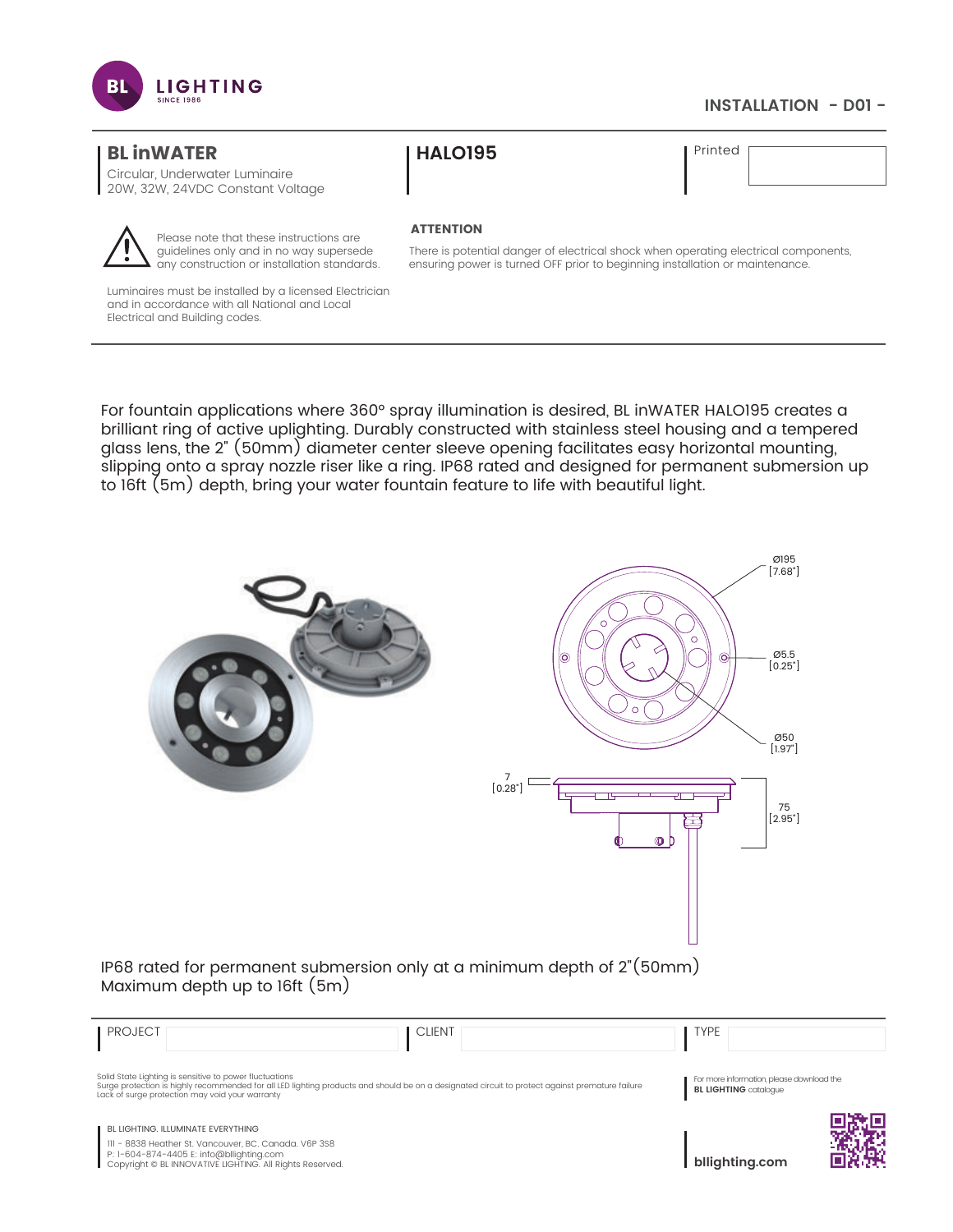

### **INSTALLATION - D02 -**

| <b>BLINWATER</b>                 |  |
|----------------------------------|--|
| Circular. Underwater Luminaire   |  |
| 20W, 32W, 24VDC Constant Voltage |  |

**HALO195**

Printed

BL inWATER HALO195 is designed for easy installation around standard fountain spouts with a less than 2" (50mm) diameter.

Disconnect power prior to installation.

Position BL inWATER HALO195 as desired in the fountain, ensuring that the fountain will have adequate water depth to completely submerge the fixture a minimum of 2 inches (50mm) below the minimum operational water level.

Pass the nozzle piping through the center of BL inWATER HALO195 and attach directly to the nozzle discharge piping or pump output line using the four supplied screws to fasten to the post, and secure using a 5/32" (4mm) Allen key.

BL inWATER HALO195 comes equipped with a 49ft (15m) power feed cable for remote power supply connections outside of the wet area. To avoid damage, never pull, bend, twist, or put strain on the power cable lead wire at the junction with the light or along the length. It is recommended that the lead wire drop straight down from the light for the first 2-1/2"(65mm), before bending. Do not install or use if the power cable or fixture connection bushing is visibly damaged or loose.

Run the power cable back to the LED Driver, verify power draw on the fixtures and LED Drivers are matched appropriately, and check polarity prior to making connections. All wiring connections must be made in a waterproof enclosure. Check your local electrical codes for junction box installation requirements.

Fill the fountain until the light is completely submerged in water at a minimum depth of 2" (50mm) prior to commencing operation.

| <b>PROJECT</b>                                                                                                                                                                                             | <b>CLIENT</b>                                                                                                                                    | TYPE                                                                      |
|------------------------------------------------------------------------------------------------------------------------------------------------------------------------------------------------------------|--------------------------------------------------------------------------------------------------------------------------------------------------|---------------------------------------------------------------------------|
| Solid State Lighting is sensitive to power fluctuations.<br>Lack of surge protection may void your warranty.                                                                                               | Surge protection is highly recommended for all LED lighting products and should be on a designated circuit to protect against premature failure. | For more information, please download the<br><b>BL LIGHTING</b> catalogue |
| <b>BL LIGHTING. ILLUMINATE EVERYTHING</b><br>III - 8838 Heather St. Vancouver, BC. Canada. V6P 3S8<br>P: 1-604-874-4405 E: info@bllighting.com<br>Copyright © BL INNOVATIVE LIGHTING. All Rights Reserved. |                                                                                                                                                  | bllighting.com                                                            |